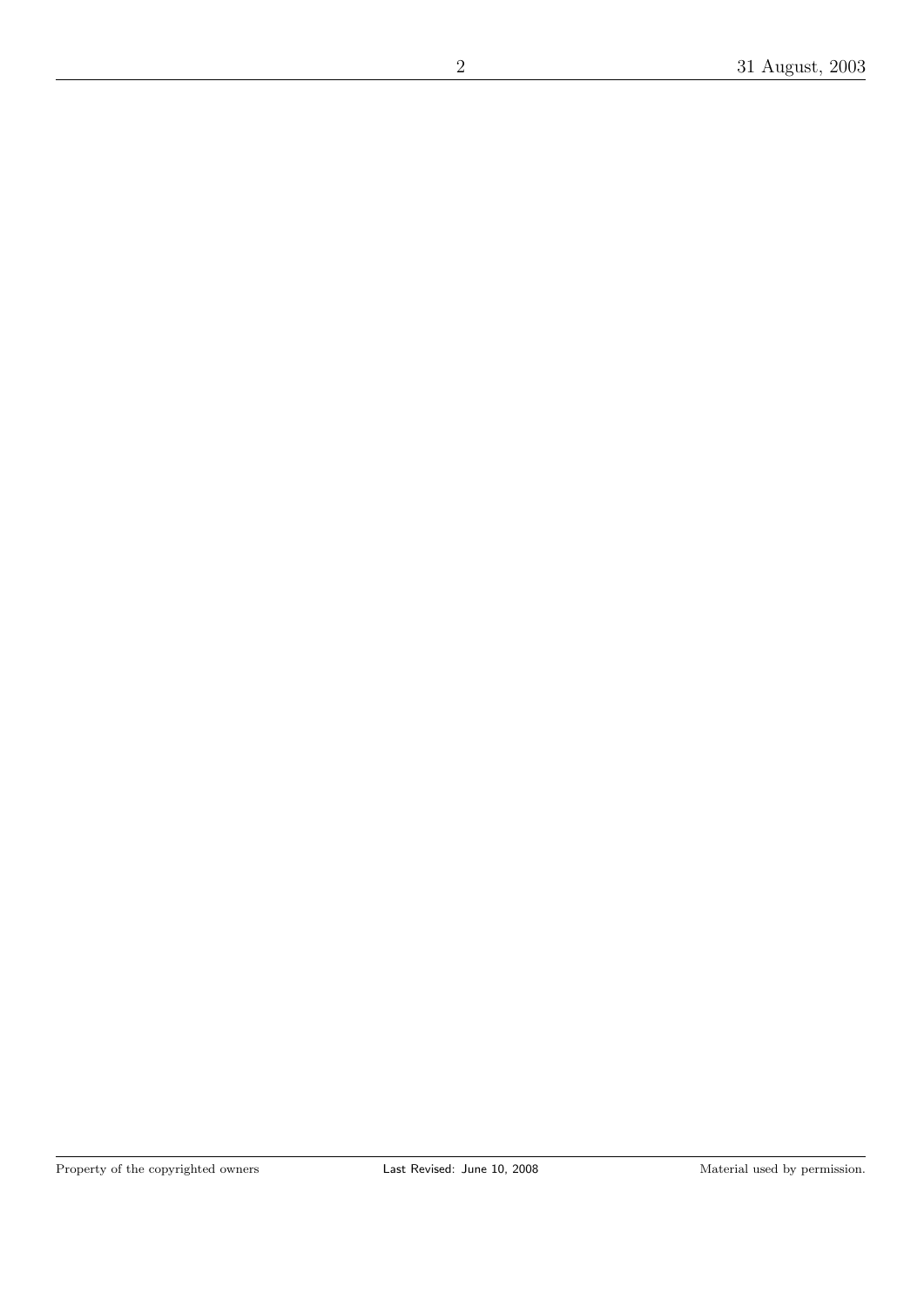#### $1$  — Blowing in the Wind  $[C]$  $C$ Bob Dylan W&M: Unknown

C How many roads must a man walk down, **F** C Am C before you can call him a man? F G7 C How many seas must a white dove sail, F C Am  $\mathsf{C}$ before she sleeps in the sand? F G7 And how many times must the canonballs fly, C F C Am C before they're forever banned? **Figure 19** G

C How many years can a mountain exist, F C Am C before it is washed to the sea? F G7 Yes, and how many years can some people exist, C F C Am  $\mathsf{C}$ before they're allowed to be free? F G7 Yes, and how many times can a man turn his head, C F C Am pre tending he just doesn't see? C **Figure 1999** G

Ch: The F answer my G7 friend, is C blowing in E7 the Am wind, The answer is blowing in the wind. F G7 Am

C C F C Am<br>How many times must a man look up, F C C before he can see the sky? F G7 Yes, and how many ears must one man have,  $\overline{C}$ F C Am C before he can hear people cry? **Figure 1** G7 Yes, and how many deaths will it take 'till he C F<sub>12</sub> C Am knows, that too many people have died? C F G

Ch: The answer my friend, is blowing in the wind, F G7 C E7 Am The answer is blowing in the wind. F  $G<sub>7</sub>$ Am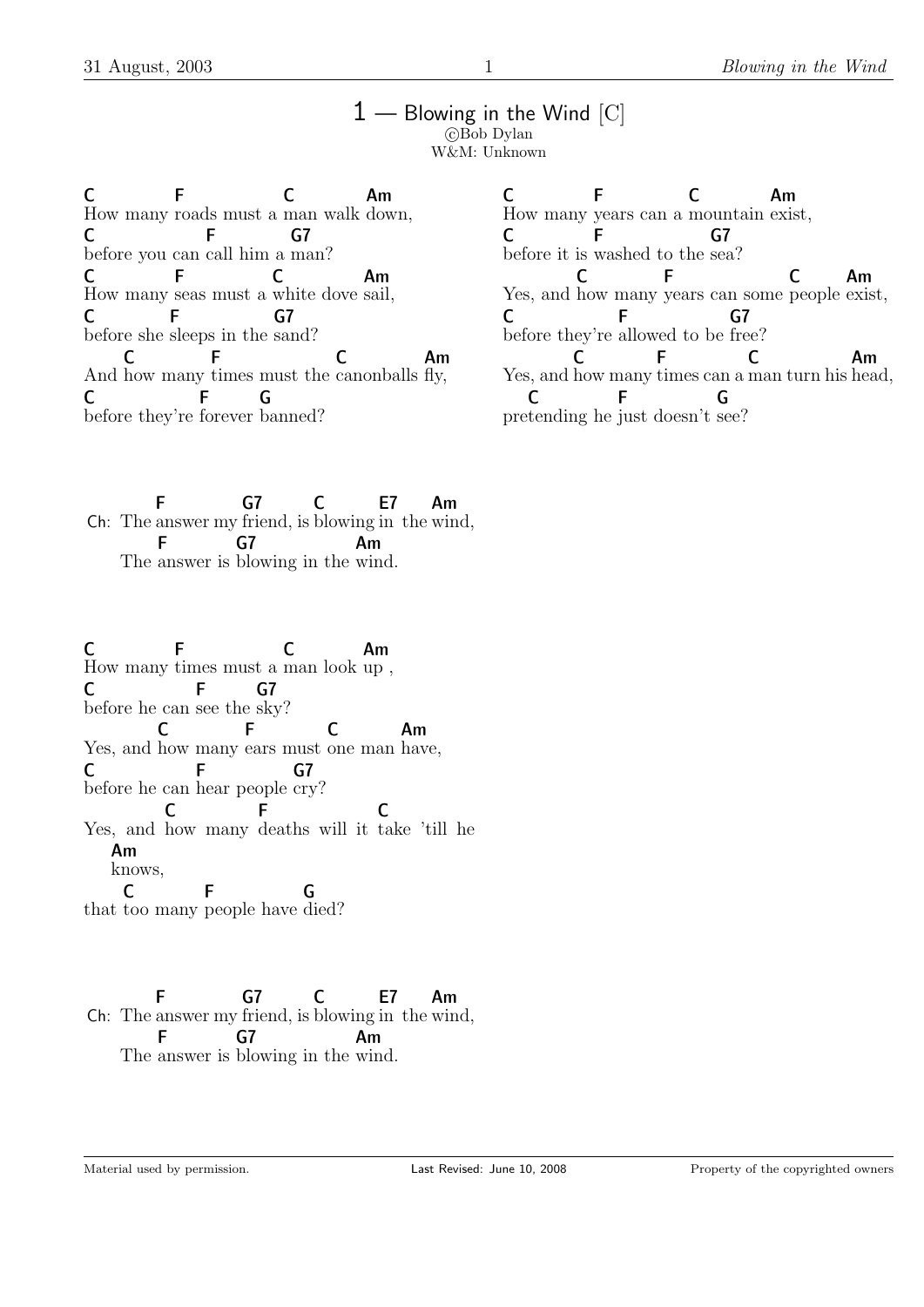# $2-$  Hotel California  $[\text{Bm}]$

CThe Eagles W&M: Unknown

#### Bm

1. On a dark desert highway  $F<sub>1</sub>$ cool wind in my hair A A warm smell of colitas rising up through the air E G Up ahead in the distance D I saw a shimmering light Em My head grew heavy and my sight grew dim  $F$ I had to stop for the night

### Bm

2. There she stood in the doorway  $F$ t I heard the mission bell A And I was thinking to myself this could be heavenor this could be hell E G Then she lit up the candle D and she showed me the way Em There were voices down the corridor  $\mathsf{F}\sharp$ I thought I heard them say:

#### Ch: Welcome to the Hotel Cali fornia G D such a lov ely place, such a lovely face, Em Bm7 G Plenty of room at the Hotel Cali fornia D Em

Any time of year, you can find it here. Bm7

### Bm

3. Her mind is Tiffany twisted  $F$ She got a mercedes benz A She got alot of pretty pretty boys that she calls friends E G How they danced in the court yard D Sweet summer sweat Em Some dance to remember  $F$ Some dance to forget

Bm

4. Last thing I remember  $F$ I was running for the door A I had find the passage back to the place I was before E G "Relax" said the night man D We are programmed to receive Em You can check out anytime you like  $F<sub>U</sub>$ But you can never leave...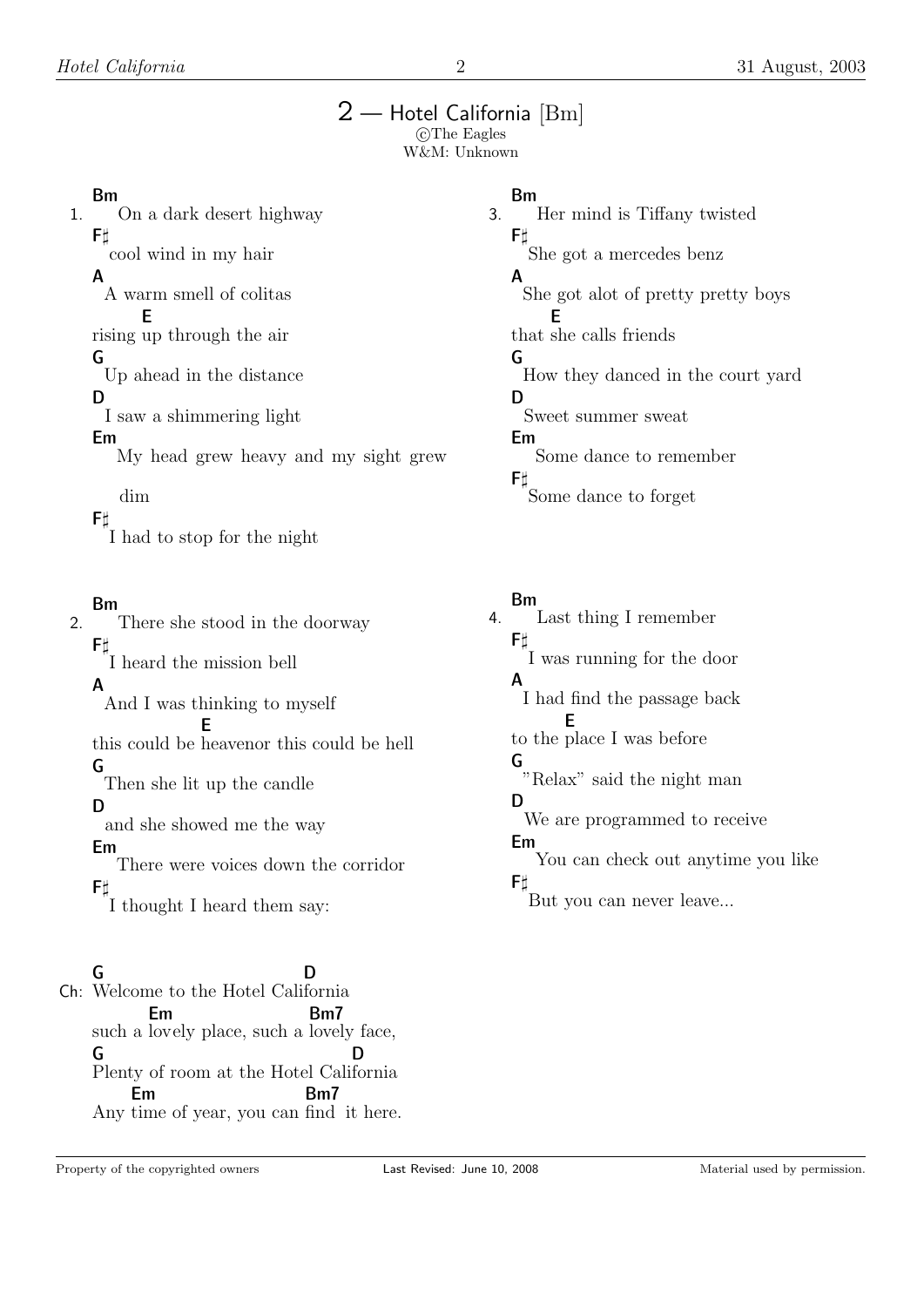#### 3 — Hope of Deliverance [C]  $c$  Paul McCartney W&M: Unknown

C Am C Am

1. I will always be hoping, hoping. C Am Dm You will always be holding, holding my heart C Am Dm

in your hand.

I will under stand C Am C Am When it will be right, I don't know. Am Dm What it will be like, I don't know. Am Dm We live in hope of de liverance from the darkness F Am Dm

that surrounds us.

2. I will under stand some day, one day. C Am Dm You will under stand always, always from now C Am Dm

until then.

When it will be right, I don't know. Am Dm What it will be like, I don't know. Am Dm We live in hope of de liverance from the darkness F Am Dm

that surrounds us.

Ch: Hope of de liverance, hope of de liverance, F Am F Am F hope of de liverance from the darkness that Am Dm

surrounds us.

3. And I wouldn't mind knowing, knowing. C Am Dm And you wouldn't mind going, going along C Am Dm

with my plan.

F Am F Am

Ch: Hope of de liverance, hope of de liverance, F hope of de liverance from the darkness that Am Dm

surrounds us.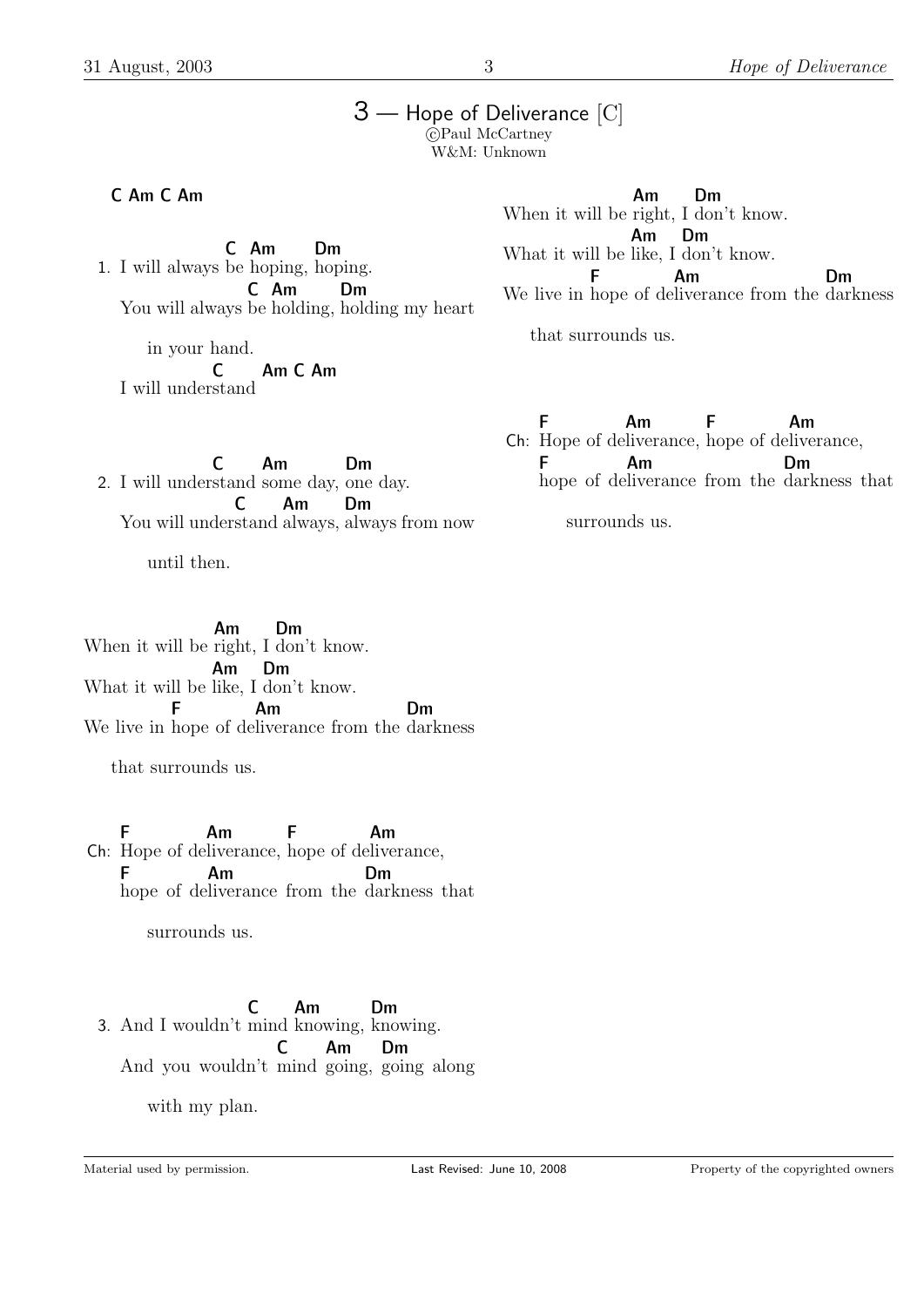#### $4 -$  With a little Help from my Friends  $[C]$ c The Beatles W&M: Unknown

1. What would you think if I sang out a tune, E B Ftm would you stand up and walk out in me. B E E Lend me your ears and I'll sing you a song, B F $\sharp$ m and I'll try not to sing out of key. B E

Ch: Uuuh, I get by with a little help from my D A E friends, Hmmm, I get high with a little help from my D A E friends, Hmmm, Gonna try with a little D A help from my friends. E

2. E What do I do when my love is away, B F#m Does it worry you to be alone. B E E How does feel by the end of the day, B Ftm Are you safe because you're on your own. B E

Ch: Uuuh, I get by with a little help from my D A E friends, Hmmm, I get high with a little help from my D A E friends, Hmmm, Gonna try with a little D A help from my friends. E

Do you feel any body - I need some body to love  $C \text{ }$ m  $F$  $\sharp$ E D A Could it be any body - I want some body to  $C \text{m}$  $F\sharp$ E D A love.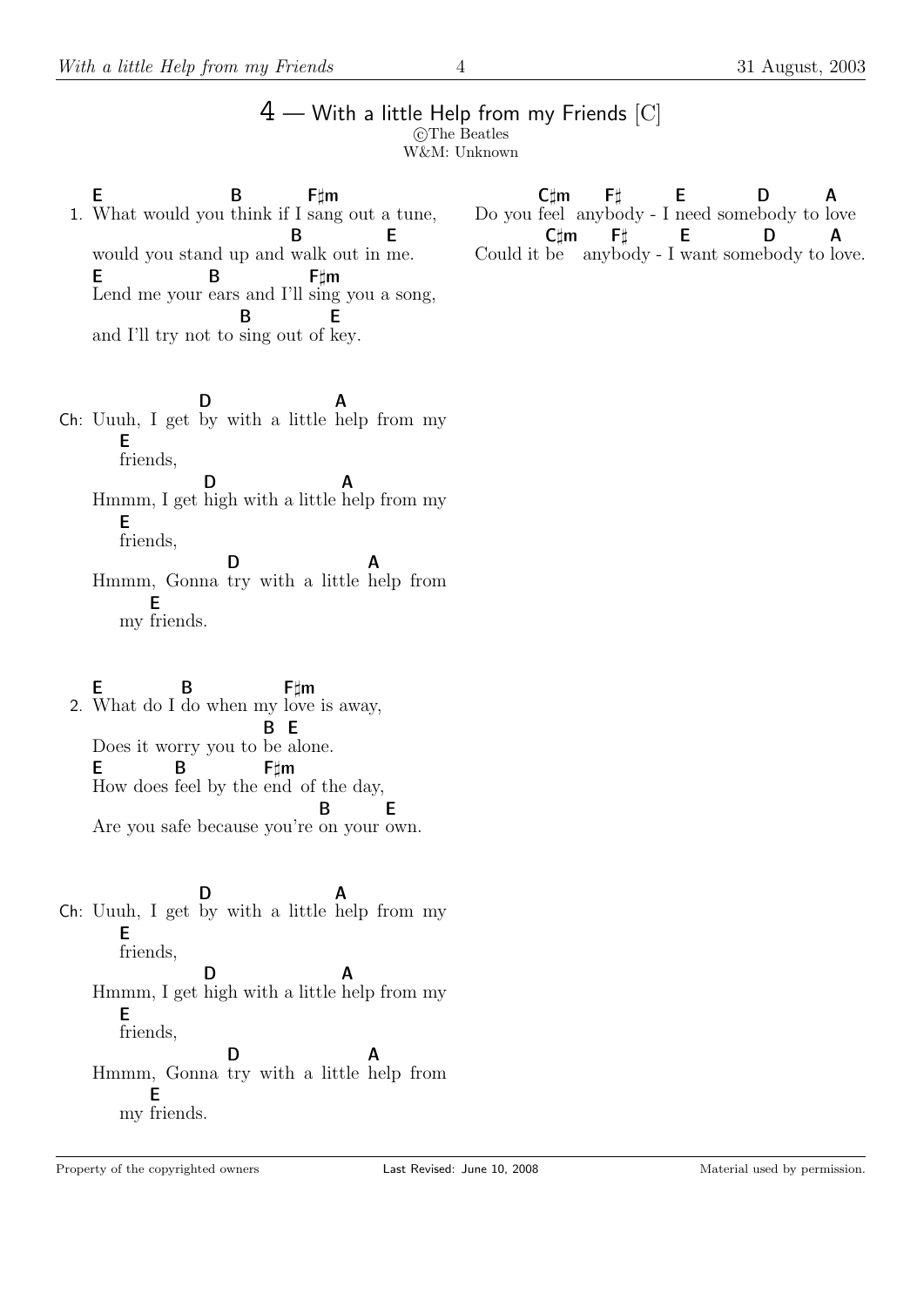|    | $5$ — Eternal Flame [G]                                                                                                                               | ©Atomic Kitten<br>W&M: Unknown                                                                                                                                                                                                  |
|----|-------------------------------------------------------------------------------------------------------------------------------------------------------|---------------------------------------------------------------------------------------------------------------------------------------------------------------------------------------------------------------------------------|
| 1. | G<br>Em <sub>c</sub><br>I)<br>Close your eyes, give me your hand, darling<br>G<br>Em<br>D<br>Do you feel my heart beatin', do you<br>Em<br>understand | G/D<br>Dm<br>D<br>D<br>Say my name, sun shines through the rain.<br>C<br>Em/B<br>G<br>A whole life, so lonely, then some and ease the<br>Am<br>pain.<br>F/CC<br>D<br>Bm<br>I don't want to lose this fee ling,<br>Em<br>D<br>Oh |
|    | B<br>Em7<br>Bm<br>A<br>D<br>Ch: Do you feel the same, or am I only dreamin'<br>Am<br>this burnin' an eternal flame?<br>$\rm \lg$                      | Em C<br>G<br>D<br>Close your eyes, give me your hand, darling<br>3.<br>Em<br>D<br>G<br>Do you feel my heart beatin', do you<br>Em                                                                                               |
| 2. | Em<br>I believe, it's meant to be, darling                                                                                                            | understand                                                                                                                                                                                                                      |

2. I believe, it's meant to be, darling G I watch you when you are sleep ing, you Em C D belong to me Em

Ch: Do you feel the same, or am I only drea min' B Em7 A D Bm Is this burnin' an eternal flame? Am

Ch: Do you feel the same, or am I only drea min' B Em7 A D Bm Is this burnin' an eternal flame? Am

D Say my name, sun shines through the rain. Dm G/D D A whole life, so lonely, then some and ease the F G C Em/B Am pain. D I don't want to lose this fee ling, Bm F/CC D Em

Oh...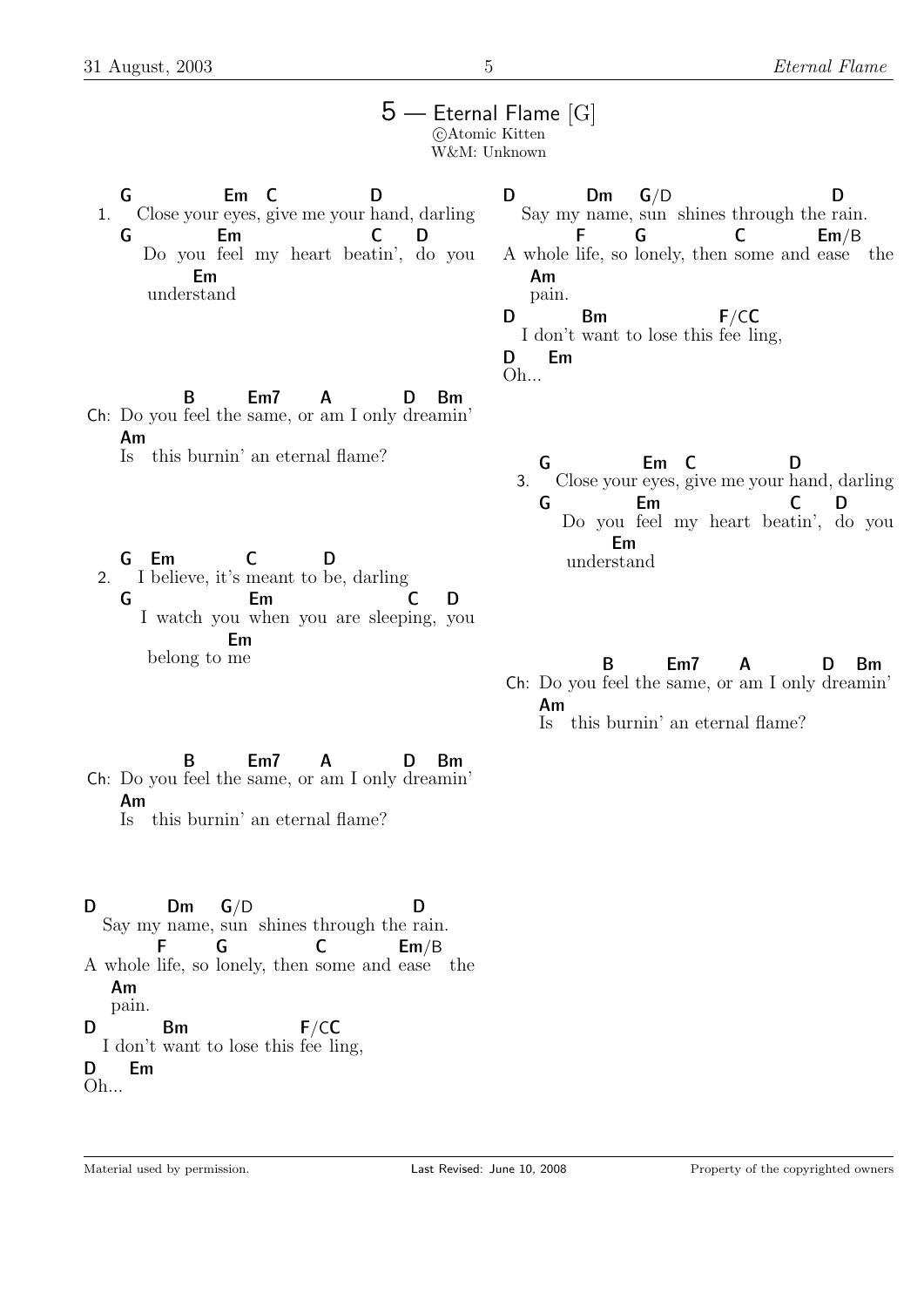### 6 — Country Roads [A] c John Denver W&M: Unknown

1. Almost heaven, West Virginia A Ftm E Blue Ridge mountains, Shanendoah river D A Life is old there, older than the trees  $F$   $\sharp$ m E Younger than the mountains, growing like a D A breeze

Ch: Country Roads, take me home A E To the place, I belong Ftm D West Virginia, Mountain Mama A E Take me home, Country Roads D A

Ch: Country Roads, take me home A E To the place, I belong Ftm D West A Virginia, Mountain Mama E Take me home, Country Roads D A

2. All my memories, Gathered round her A F‡m E Miner's lady, stranger to blue water D A Dark and dusty, painted in the sky Ftm E Misty taste of moonshine, teardrop in my eye D A

I Ftm hear the voice in the morning when she calls E A

me The radio reminds me of my home far away D A E And driving down the road I get a feeling Ftm G D That I should have been home yesterday, A E Em7 yesterday...

Property of the copyrighted owners **Last Revised:** June 10, 2008 Material used by permission.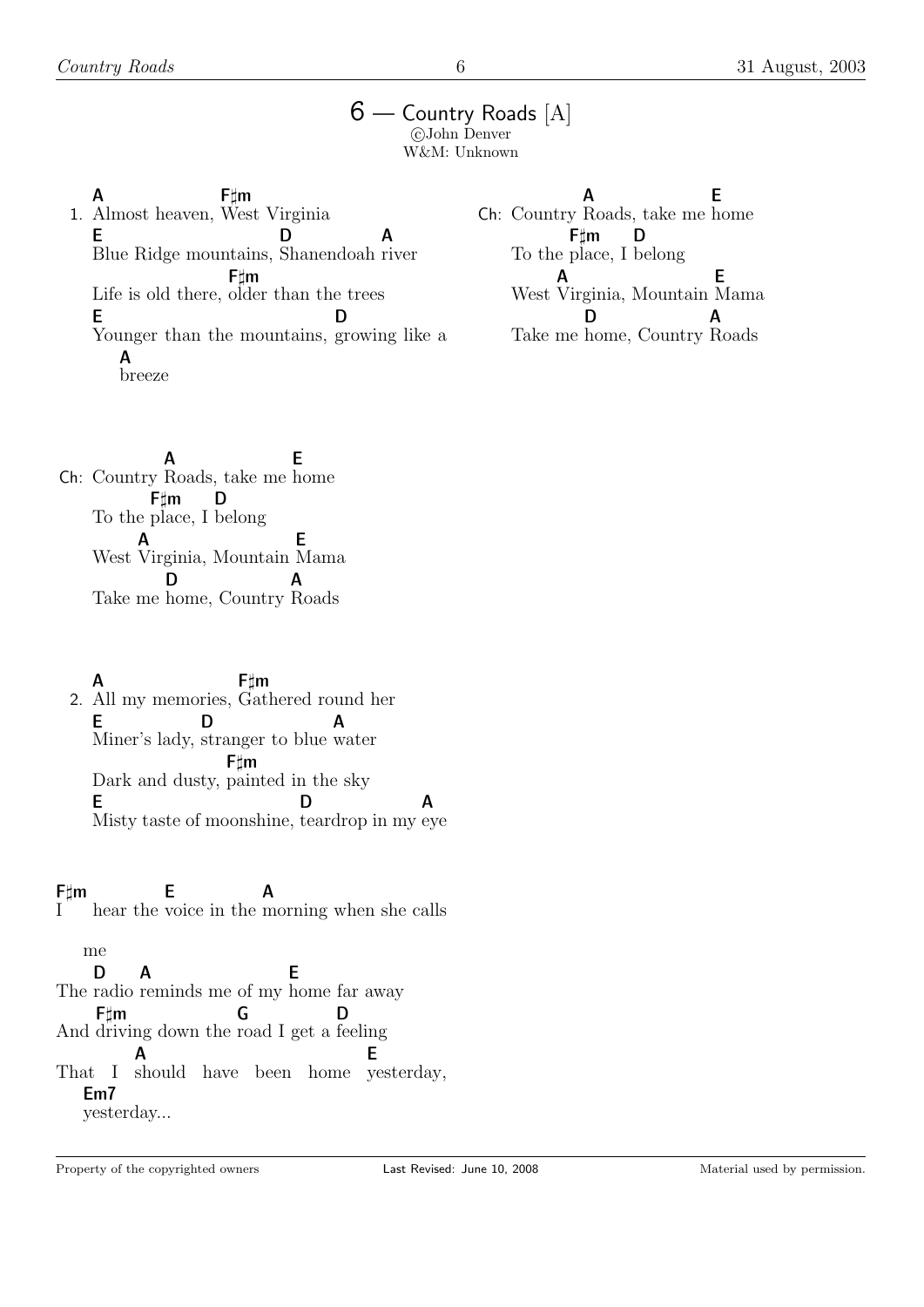7 — Hey Jude [D] CThe Beatles W&M: Unknown

1. Hey Jude don't make it bad D A Take a sad song and make it A7 D better Re member to let her into your heart G D And then you can start to make it better A7 D

D Na Na Na Na Na Na Na  $C/E$ G Na Na Na Na, Hey D Jude

D Na Na Na Na Na Na Na  $C/E$ G Na Na Na Na, Hey Jude (fade out) D

2. Hey Jude don't be D A afraid You were made to go out and get her A7 D The minute you let her under your skin G D Then you begin to make it better. A7 D

And anytime you feel the pain, hey Jude, re frain G  $G/F$ Em7 Don't carry the world upon your shoulder A7 D For well you know that it's a fool who plays it cool G  $G/F$ Em7 By making his world a little colder A7 D

3. Hey Jude don't let me down D A You have found her, now go and get her A7 D Re member to let her into your heart G D Then you start to make it better A7 D better better better better better aaaaaaaahhh!